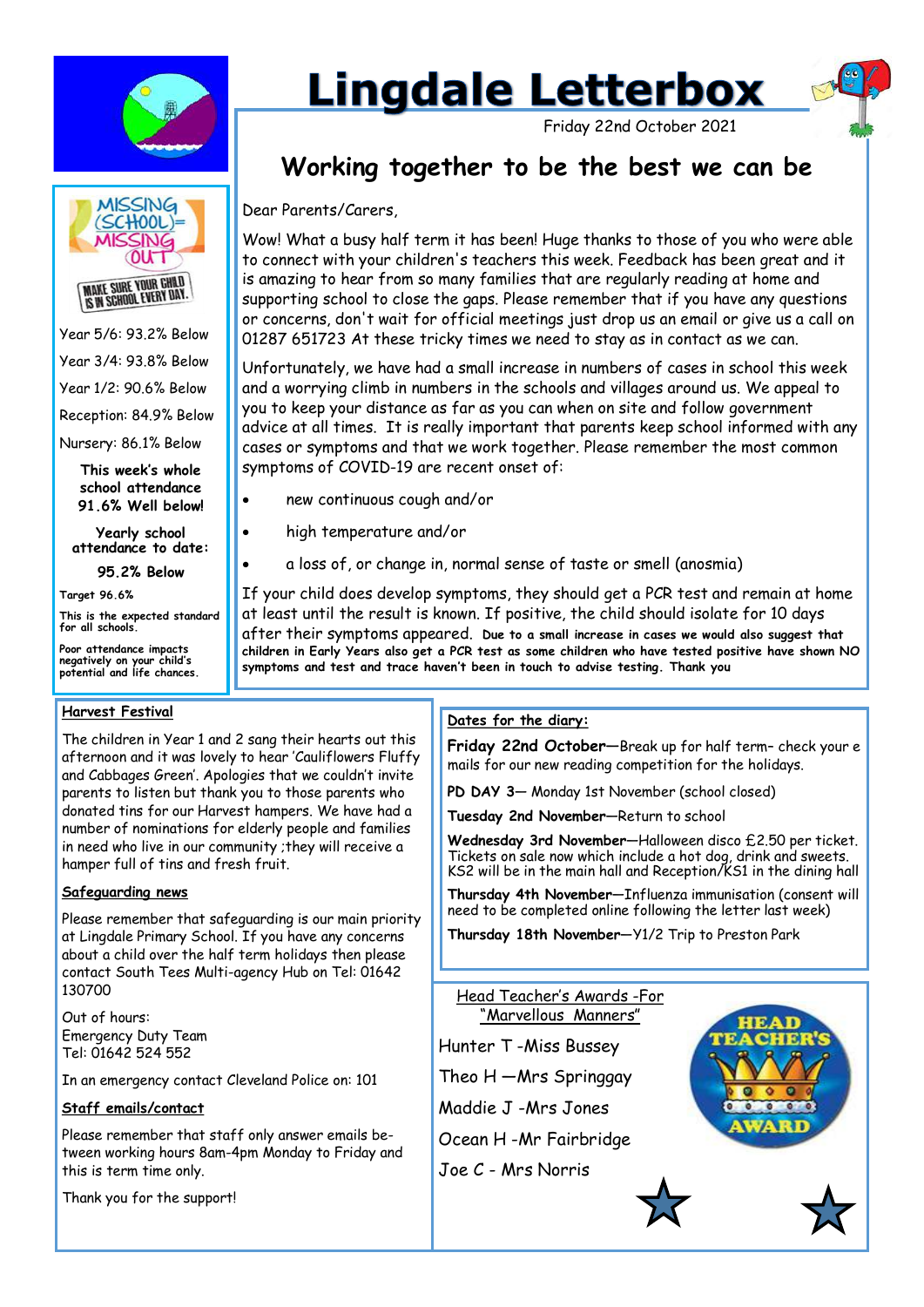#### **Calling all young artists!**

Can you capture what "Coming Back Together" will mean for you this Christmas? I am seeking young artists to create a festive design to represent our area in Parliament. I would like my Christmas cards to reflect the fantastic festive celebrations in the area I represent and recognise your creative talent, so I am running a competition. Restrictions last year meant we couldn't spend Christmas with everybody we love. And so, this year's theme is "Coming Back Together".

If you would like the chance of your artwork featuring on all my Christmas cards, all you need to do is send me your design, which should follow a few simple guidelines:

- Your design should be on A4 paper or card: it can be portrait or landscape

- You need to label the back of your design with your name, school and year group. I would also like you to give your work a title, which should also be written on the back

- I am looking for a design which shows a Christmas event or scene that shows how important "Coming Back Together" is for you. Feel free to depict your loved ones and any local landmarks that reminds you of Christmas at home with the people that matter.

- The winning design will need to be clear and eye-catching when it is reproduced on the cards – so think about this when choosing your colours and style

All entries must be received by my office by Thursday 11th November – this gives me time to judge your fantastic work, get cards printed and send them out to everyone before Christmas!

I will be judging designs in three age categories:

- **Reception & Year 1**

**- Year 2, Year 3 & Year 4**

#### **- Year 5 & Year 6**

Each age category winner will receive prizes from the House of Commons and their image will feature on my Christmas Cards: my overall favourite design will take pride of place on the front of the card, with the other age category winners decorating the back.

I will also visit the overall winner's school to present them with a copy of their winning design.

I am looking forward to seeing all of your fantastic designs,

**Simon Clarke, MP for Middlesbrough South and East Cleveland**



#### **Reading corner**

Congratulations to Ivy, Kylan, Joe and Ocean who won the book draw last week. Thank you to those parents who take the time to hear their children read at home regularly.

#workingtogether

#makingadiffererence

# **Dale's joke corner**

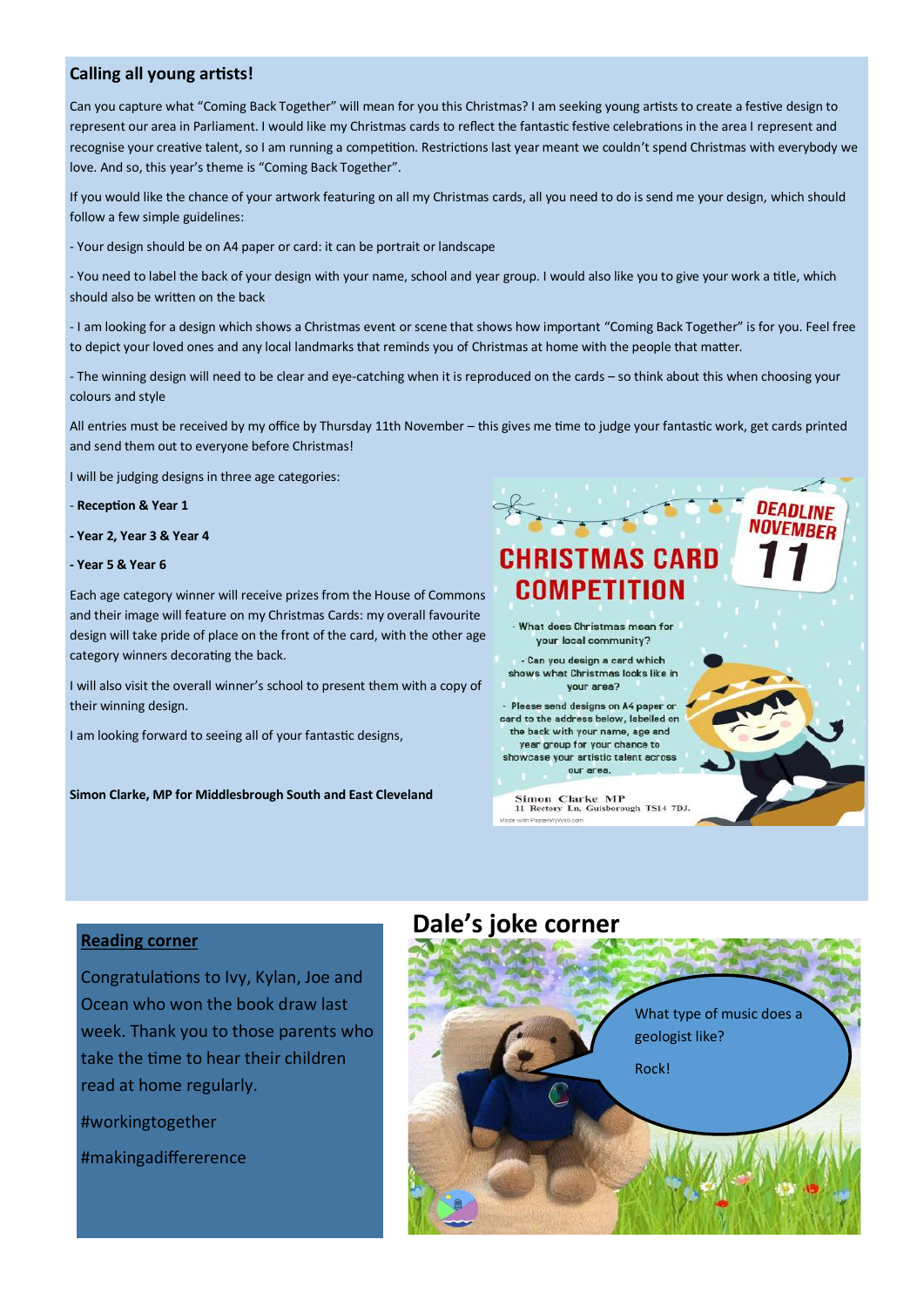# *Highlights of the half term……….*

**Lingdale's Little Explorers** have had a busy half term welcoming many new children to our Lingdale family. The children have enjoyed exploring our setting both indoors and outdoors. They have been involved in activities that have provided new challenges and experiences, developing their confidence, language, social interactions and physical development.

Welcome aboard Little Explorers!



*Nursery and Reception* have had a fantastic first half term and have settled in really well. They have really enjoyed learning about 'The Gruffalo' and 'We're Going on a Bear Hunt' stories. They created amazing Gruffalo paintings and had a brilliant time at our teddy bears' picnic! They have also been learning about autumn and exploring the autumn investigation area which generated lots of discussion! They have also been taking part in Halloween-themed activities which have proved very popular! A firm favourite has definitely been our Halloween scavenger hunt!



## *Year 1 & 2*

The academic year kicked off with a mysterious brown suitcase left in our class. We had clues to try and infer meaning as to who left this for us. As we pulled out the map of Peru and a jar of marmalade, we soon realised that the suitcase belonged to Paddington Bear! Paddington then took us on a virtual tour of London where we learnt about the famous landmarks and facts about the United Kingdom. We then went on to learn about the Great Fire of London and have learnt lots of interesting facts about that frightful night when it all began in 1666. The highlight of the term has got to be when we had a special visit from a real-life fire brigade and we could use the hoses! Who said that learning can't be fun?